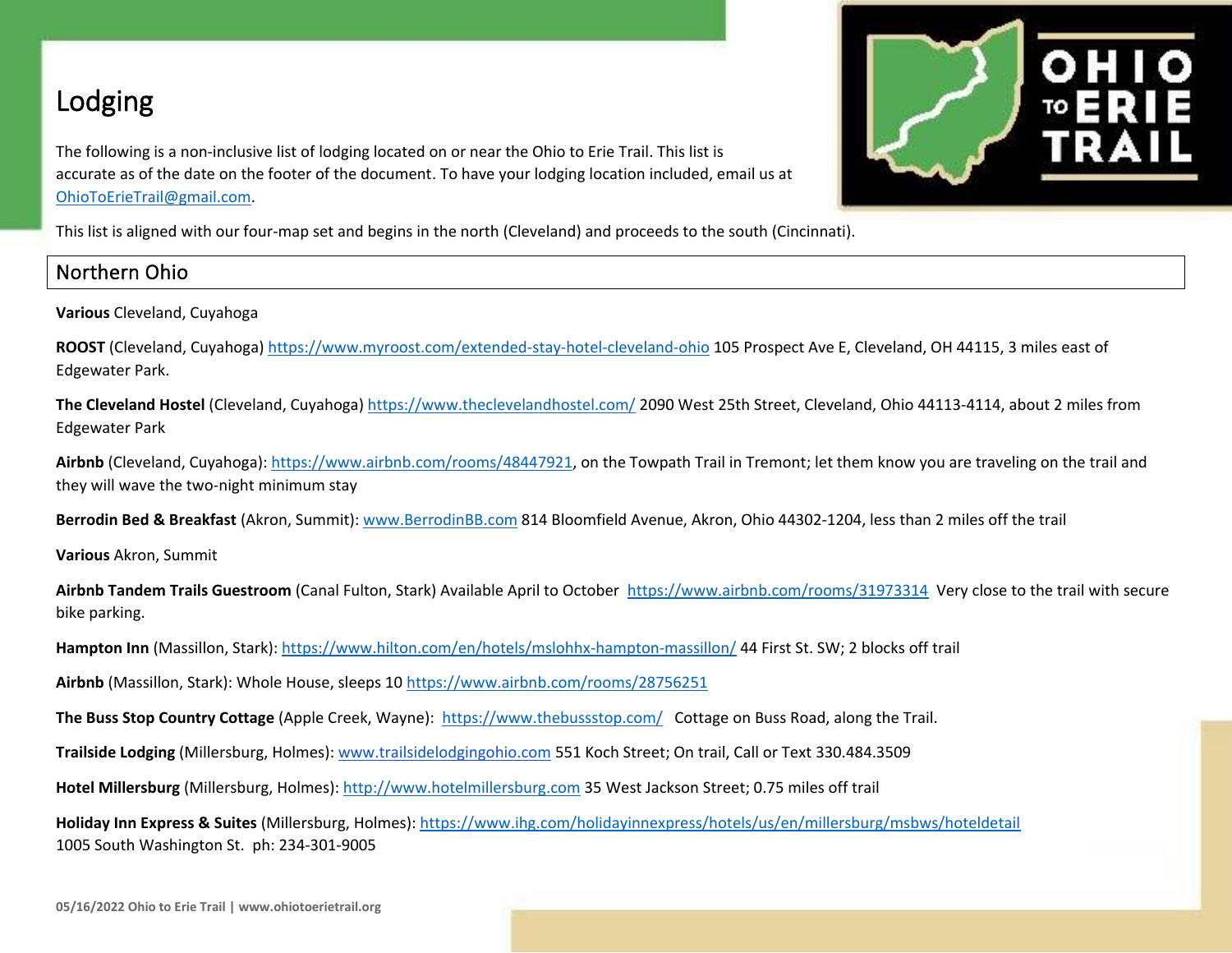**Comfort Inn** (Millersburg, Holmes): 1102 Glen Drive; 0.3 miles off trail ph: 330-674-7400 <https://www.choicehotels.com/ohio/millersburg/comfort-inn-hotels/oh027>

### Northern Central Ohio

**The Rogan House,** (Gambier, Knox)[: www.roganhouse.net](http://www.roganhouse.net/) 401 Chase Avenue, 1 mile off trail

**Bluebird Barn B&B** (Mount Vernon, Knox)<https://www.airbnb.com/rooms/18038441> on trail

**Airbnb** (Mount Vernon, Knox): Guest Suite<https://www.airbnb.com/rooms/21042701> close to Kokosing Trail and Welcome Stay<https://www.airbnb.com/rooms/51632732>



**The Mount Vernon Grand Hotel** (Mount Vernon, Knox):<http://www.mountvernongrand.com/mount-vernon-oh-area-guide.php> 12 Public Square; 1 mile off trail

**The Mount Vernon Inn** (Mount Vernon, Knox)[: http://www.themountvernoninnblog.com](http://www.themountvernoninnblog.com/) 601 West High Street; 1 mile off trail

**Comfort Inn** (Mount Vernon, Knox)[: https://www.choicehotels.com/ohio/mount-vernon/comfort-inn-hotels](https://www.choicehotels.com/ohio/mount-vernon/comfort-inn-hotels) 150 Howard Street; less than 1 mile off trail

**Chapel Hill Farm Cabin** (Mount Vernon, Knox) Call: Cathy & Bob Lynch at 614-579-4111; 7390 Possum Street; 0.7 miles off trail

**Fairfield Inn & Suites** (Westerville, Delaware):<http://www.marriott.com/hotels/travel/cmhcp-fairfield-inn-and-suites-columbus-polaris> 9000 Worthington Rd.; 1 mile off trail

**Renaissance Hotel** (Westerville, Delaware): <https://www.marriott.com/en-us/hotels/cmhbw-renaissance-columbus-westerville-polaris-hotel>409 Altair Pkwy [1.4 miles west of the Trail, multi-use trail available on the south side of Polaris Pkwy]

**Aloft Columbus** (Westerville, Franklin) <https://www.marriott.com/en-us/hotels/cmhaw-aloft-columbus-westerville/> 32 Heatherdown Dr. ph: 614-899-6560

**Hilton Garden Inn Easton** (Columbus, Franklin)<https://www.hilton.com/en/hotels/cmhsugi-hilton-garden-inn-columbus-easton/>3600 Morse Rd, exit the Alum Creek Trail at Morse Rd and go a short distance east to the hotel. ph: 614-968-5200 [New option, opened in '21]

# South Central Ohio

**Various** Columbus, Franklin

**Red Roof Inn Plus** (Columbus, Franklin):<https://www.redroof.com/property/OH/Columbus/RRI262> 111 East Nationwide Blvd; on trail route near N. High St.

**Drury Inn & Suites Hotel** (Columbus, Franklin): <https://www.druryhotels.com/locations/columbus-oh/drury-inn-and-suites-columbus-convention-center> 88 East Nationwide Blvd., on trail route near N. High Street.

**Airbnb** (Columbus, Franklin): Grandview Plant Loft<https://www.airbnb.com/rooms/27252097>

Airbnb (London, Madison):<https://www.airbnb.com/rooms/36481841> 0.2 miles off trail

**05/16/2022 Ohio to Erie Trail | www.ohiotoerietrail.org**